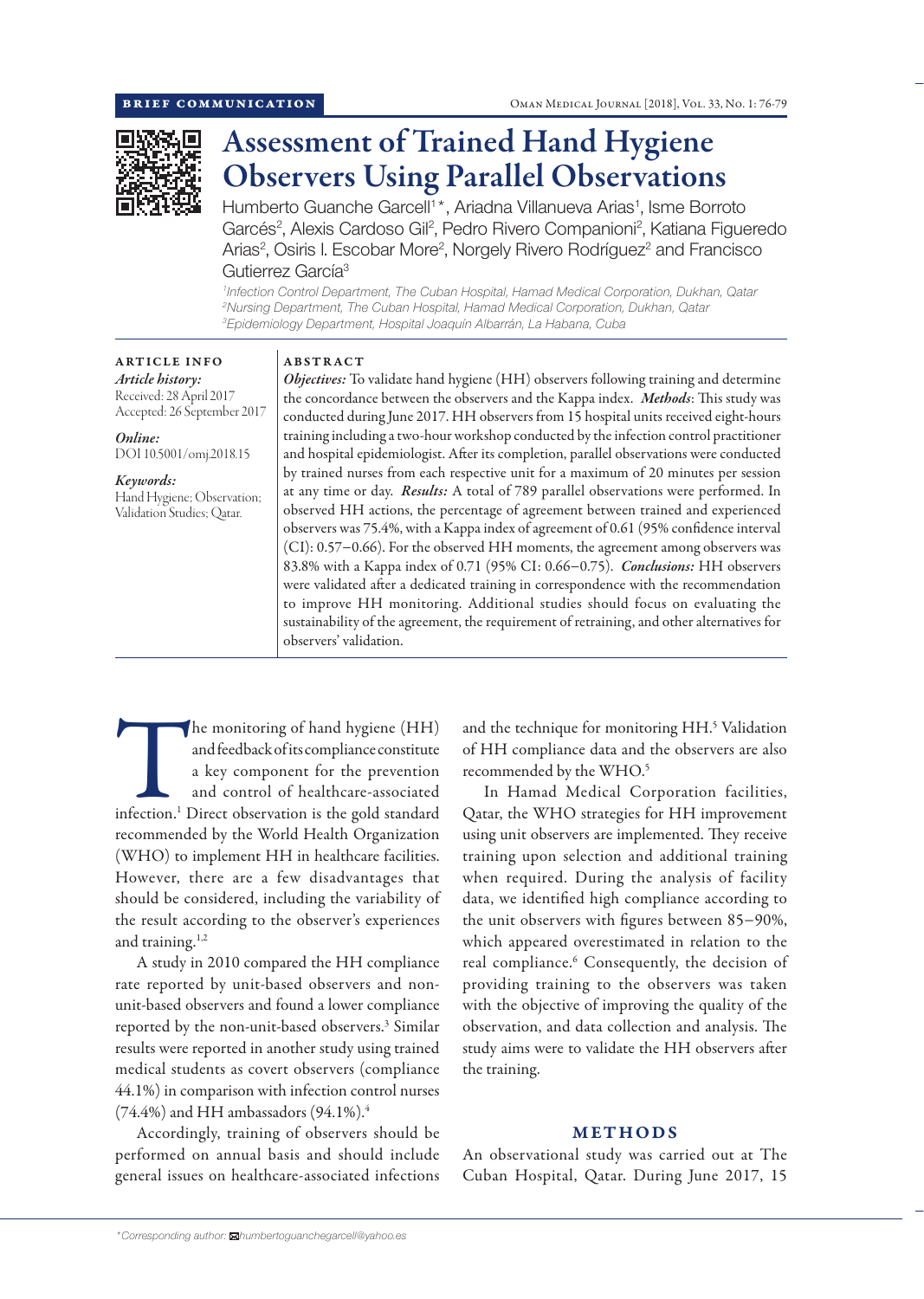hospital unit observers received eight-hours training, which included a two-hour workshop, conducted by the infection control department. The practical session included: 1) a training film included in the WHO Implementation Toolkit which provided case scenarios of the five moments for  $HH;^{1}$  2) demonstration and test of the HH technique using a fluorescent substance; and 3) parallel observation with a member of the teaching team.

After completion of the training course, parallel observations were conducted in the same unit of the observers (surgical and medical inpatient wards, emergency department, and critical care unit). The maximum time of the session was 20 minutes and could take place at any time or day. Each unit observer was assigned to one trained observer for the session. In the scene, only one unit observer and one trained observer was allowed. The unit observers were registered nurses who were selected because of the requirement of annual training for all HH observers. The parallel observers were seven nurses with previous experience and competence in performing HH observations. They completed the WHO observation form separately while observing the same healthcare worker and care sequence. The observation technique was the WHO direct observation method. There was no previous notification to the healthcare workers of the units being observed and no interference of the care activities. Handrubs, handwashing, glove use (without previous HH action), and no HH performed (missed) were considered HH actions. HH moments occurred before patient contact, after patient contact, after blood and body fluid exposure, and after contact with the patient's surrounding.

The evaluation of observers was conducted as a component of the infection control program and is the reason why a waiver of ethical approval was given.

Analysis of the data was performed using SPSS Statistics (IBM Corp. Released 2013. IBM SPSS Statistics for Windows, Version 22.0. Armonk, NY: IBM Corp.) and MedCalc Stata 12.0 (StataCorp, College Station, TX).

The statistical technique for frequency distribution analysis was used. For each of the categories of 'actions' and 'moments' for the trained observers, the absolute and relative frequencies (percentages) of the categories were calculated for the same variables as the experienced observer. To determine the concordance between each pairs of observers the Kappa index and its 95% confidence interval (CI) were used. The agreement was considered slight (0.20), fair (0.21–0.40), fair/moderate (0.41–0.60), substantial (0.61–0.80), and almost perfect ( $\geq 0.81$ ).

### RESULTS

A total of 789 parallel observations were performed. In observed HH actions, the percentage of agreement between trained and experienced observers was 75.4% [Table 1], with a Kappa index of agreement of 0.61 (95% CI: 0.57−0.66), indicating a high and statistically significant agreement. For the observed HH moments, the agreement among observers was 83.8% [Table 2], with a Kappa index of 0.71 (95% CI: 0.66−0.75), which also indicates a high and statistically significant agreement.

# DISCUSSION

Our study showed an acceptable agreement between the trained HH observers and experienced observers, achieving the validation of the observers to contribute to the quality of the monitoring of this preventive practice in healthcare facilities.

| <b>Table 1:</b> Agreement between trained and experienced observers in the observed hand hygiene (HH) actions. |                                      |      |             |      |             |      |               |      |             |     |
|----------------------------------------------------------------------------------------------------------------|--------------------------------------|------|-------------|------|-------------|------|---------------|------|-------------|-----|
| <b>Trained observers</b>                                                                                       | HH actions for experienced observers |      |             |      |             |      |               |      |             |     |
|                                                                                                                | <b>Gloves</b>                        |      | Handrubs    |      | Handwashing |      | <b>Missed</b> |      | Total       |     |
|                                                                                                                | $\mathbf n$                          | $\%$ | $\mathbf n$ | $\%$ | $\mathbf n$ | $\%$ | $\mathbf n$   | $\%$ | $\mathbf n$ | %   |
| Gloves                                                                                                         | 45                                   | 70.3 | 14          | 21.9 | 5           | 7.8  | $\Omega$      | 0.0  | 64          | 100 |
| Handrubs                                                                                                       |                                      | 1.8  | 307         | 79.9 | 54          | 14.1 | 16            | 4.2  | 384         | 100 |
| Handwashing                                                                                                    | 12                                   | 4.5  | 42          | 15.6 | 196         | 72.9 | 19            | 7.1  | 269         | 100 |
| Missed                                                                                                         | 3                                    | 4.2  | 12          | 16.7 | 10          | 13.9 | 47            | 65.3 | 72          | 100 |
| Total                                                                                                          | 67                                   | 8.5  | 375         | 47.5 | 265         | 33.6 | 82            | 10.4 | 789         | 100 |

| Table 1: Agreement between trained and experienced observers in the observed hand hygiene (HH) actions. |  |  |
|---------------------------------------------------------------------------------------------------------|--|--|
|                                                                                                         |  |  |
|                                                                                                         |  |  |
|                                                                                                         |  |  |
|                                                                                                         |  |  |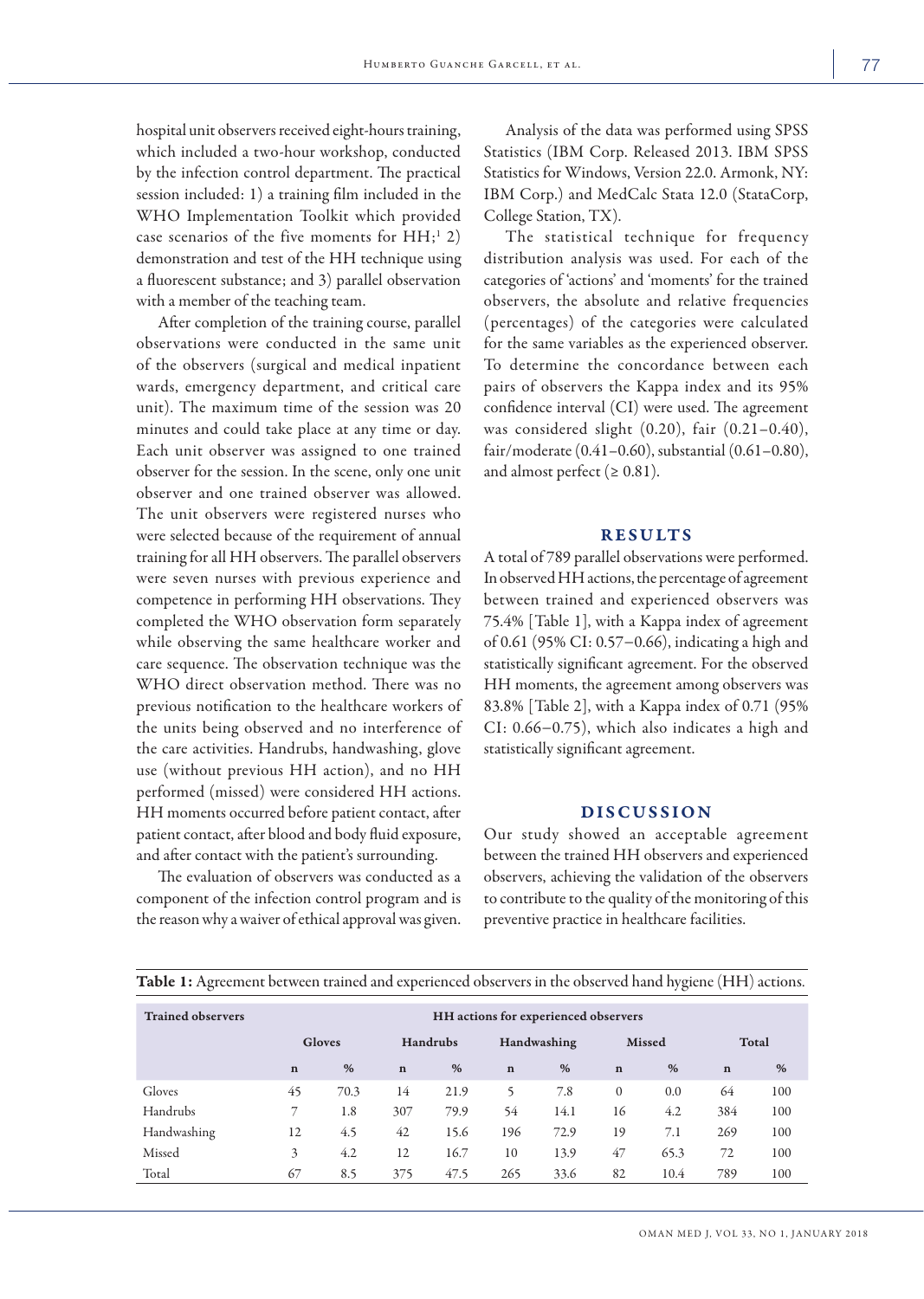| <b>Trained</b><br>observers | HH moments for experienced observers |      |                   |      |                         |      |                      |      |             |     |
|-----------------------------|--------------------------------------|------|-------------------|------|-------------------------|------|----------------------|------|-------------|-----|
|                             | $Af-t$                               |      | $Aff$ -p-surr $b$ |      | $Aff$ -pat <sup>c</sup> |      | Bef-pat <sup>d</sup> |      | Total       |     |
|                             | $\mathbf n$                          | $\%$ | $\mathbf n$       | %    | $\mathbf n$             | %    | $\mathbf n$          | %    | $\mathbf n$ | %   |
| Aft-bf                      | 94                                   | 83.9 | $\mathbf{0}$      | 0.0  | $\Omega$                | 0.0  | 18                   | 16.1 | 112         | 100 |
| Aft-p-surr                  | 3                                    | 12.0 | 17                | 68.0 | $\Omega$                | 0.0  | 5                    | 20.0 | 25          | 100 |
| Aft-pat                     | $\Omega$                             | 0.0  | $\mathbf{0}$      | 0.0  | 131                     | 72.4 | 50                   | 27.6 | 181         | 100 |
| Bef-pat                     | 16                                   | 3.4  | $\mathbf{0}$      | 0.0  | 36                      | 7.6  | 419                  | 89.0 | 471         | 100 |
| Total                       | 113                                  | 14.3 | 17                | 2.2  | 167                     | 21.2 | 492                  | 62.4 | 789         | 100 |

Table 2: Agreement between trained and experienced observers at the time observed for hand hygiene (HH) moments.

dictive after blood body fluid exposure; <sup>b</sup>: after patient surrounding; <sup>e</sup>: after patient contact; <sup>d</sup>: before patient contact.

Previous studies conducted in seven units of the same facility demonstrated significant differences in the compliance reported by the unit and using cover observers (who unobtrusively observed HH practices),<sup>6</sup> which could be evidence of observer bias. Other studies demonstrate that infection control nurses and unit ambassadors overestimated the compliance by 30.3% and 50.0%, respectively.<sup>7</sup> This could be corrected with the proper training of observers, but it is important to be aware of the objective of the HH monitoring system for reducing the transmission of healthcare-related infection. Jeanes et al, $^6$  comment on this important risk of infection issue and the trend of achieving the HH compliance goal against collecting accurate data and contributing to reducing the risk of transmission.

An important challenge for the infection control program is the training of observers taking into consideration the specific characteristic of the healthcare services and settings. It is important to consider the limitation of time to perform the observation by the staff assigned and the need to identify the best methods of monitoring accordingly. Additionally, the physical barriers in selected settings could interfere with the possibility to conduct an observation of the five moments of HH according to WHO recommendations and the possible use of entry/exit methods to minimize them.<sup>1,7</sup>

Despite the WHO recommendation of validating the observers, few reports about this topic are available.<sup>8,9</sup> Nevertheless, clearer and greater numbers of methodologies to validate observers could facilitate the promotion of HH and demonstrate its benefits.

There are some limitations of our study. First, we did not evaluate the long-term effect of training.

Nevertheless, it is recommended to perform an annual evaluation of the HH monitoring system, training, and validation of observers. Second, concordance to HH observations could be related to other factors, like previous experience and training in monitoring HH, which could be clarified in additional studies.

# **CONCLUSION**

HH observers at our institute were validated after a dedicated training in correspondence with the recommendation to improve HH monitoring. Additional studies should focus on evaluating the sustainability of the agreement, retraining requirements, and alternatives for observers' validation.

#### *Disclosure*

The authors declared no conflict of interest. No funding was received for this study.

#### *Acknowledgements*

I would like to thank the assistance of Mr. Carlos L Crespo Palacios for reviewing this paper.

#### references

- World Health Organization. WHO guidelines on hand hygiene in health care: First global patient safety challenge clean care is safer care. Geneva: World Health Organization; 2009.
- 2. Jarrin Tejada C, Bearman G. Hand hygiene compliance monitoring: the state of the art. Curr Infect Dis Rep 2015 Apr;17(4):470.
- 3. Dhar S, Tansek R, Toftey EA, Dziekan BA, Chevalier TC, Bohlinger CG, et al. Observer bias in hand hygiene compliance reporting. Infect Control Hosp Epidemiol 2010 Aug;31(8):869-870.
- 4. Pan SC, Tien KL, Hung IC, Lin YJ, Sheng WH, Wang MJ, et al. Compliance of health care workers with hand hygiene practices: independent advantages of overt and covert observers. PLoS One 2013;8(1):e53746.